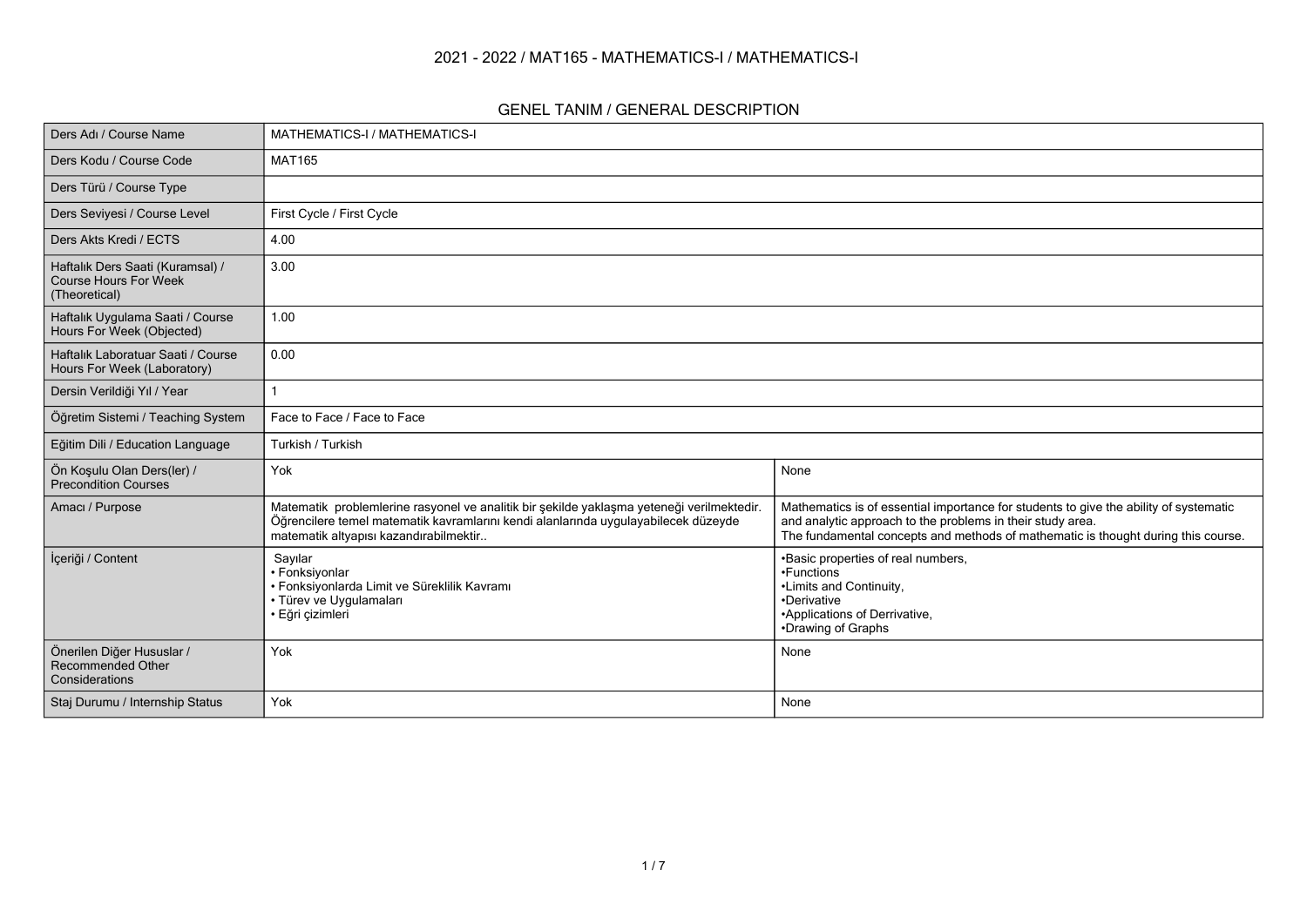| Kitabı / Malzemesi / Önerilen<br>Kaynaklar / Books / Materials /<br>Recommended Reading | 1. George B. Thomas, Maurice D. Weir, Joel R. Hass, "Thomas Kalkülüs", Pearson<br>Yayınları (2011)                                                                         | 1. George B.Thomas, Maurice D.Weir, Joel R.Hass, "Thomas Kalkülüs", Pearson<br>Yayınları (2011)                                                  |
|-----------------------------------------------------------------------------------------|----------------------------------------------------------------------------------------------------------------------------------------------------------------------------|--------------------------------------------------------------------------------------------------------------------------------------------------|
|                                                                                         | 2. Kenneth A. Ross, Elementary Analysis: The Theory of Calculus, Springer- Verlag(1980)                                                                                    | 2. Kenneth A. Ross, Elementary Analysis: The Theory of Calculus, Springer-Verlag<br>(1980)                                                       |
|                                                                                         | 3. Çoker D., Özer O., Taş K. "Genel Matematik", Cilt 1, (1996)<br>4. Thomas, G. B. and Finney, R. L., "Calculus and Analytic Geometry", 9th ed., Addison<br>Wesley, (1998) | 3. Çoker D., Özer O., Taş K. "Genel Matematik", Cilt 1, (1996)<br>4. Thomas, G. B. and Finney, R. L., "Calculus and Analytic Geometry", 9th ed., |
|                                                                                         | 5. Mustafa Balcı, "Analiz I" Balcı yayınları.                                                                                                                              | Addison Wesley, (1998)<br>5. Mustafa Balcı, "Analiz I" Balcı yayınları.                                                                          |
| Öğretim Üyesi (Üyeleri) / Faculty<br>Member (Members)                                   | Öğr. Gör. Dr. Alev GÜRTUNCA                                                                                                                                                |                                                                                                                                                  |

## **ÖĞRENME ÇIKTILARI / LEARNING OUTCOMES**

| Fonksiyonun tanımını ve temel fonksiyonları kavrayabilme                                | Be able to understand definition of function and the fundamental functions |
|-----------------------------------------------------------------------------------------|----------------------------------------------------------------------------|
| Fonksiyonların verilen noktalarda limitlerini ve süreklilik durumlarını yorumlayabilme. | Be able to comment on continuity and limit of functions at given points    |
| Türevi güncel ve biyokimya alanındaki problemlerde uygulayabilme                        | Be able to apply the derivation to biochemistry problems                   |
| Biyokimya alanındaki problemlerde rasyonel bir düşünce yeteneği kazanabilme             | To gain ability of analytic approach to biochemistry problems              |

**HAFTALIK DERS İÇERİĞİ / DETAILED COURSE OUTLINE**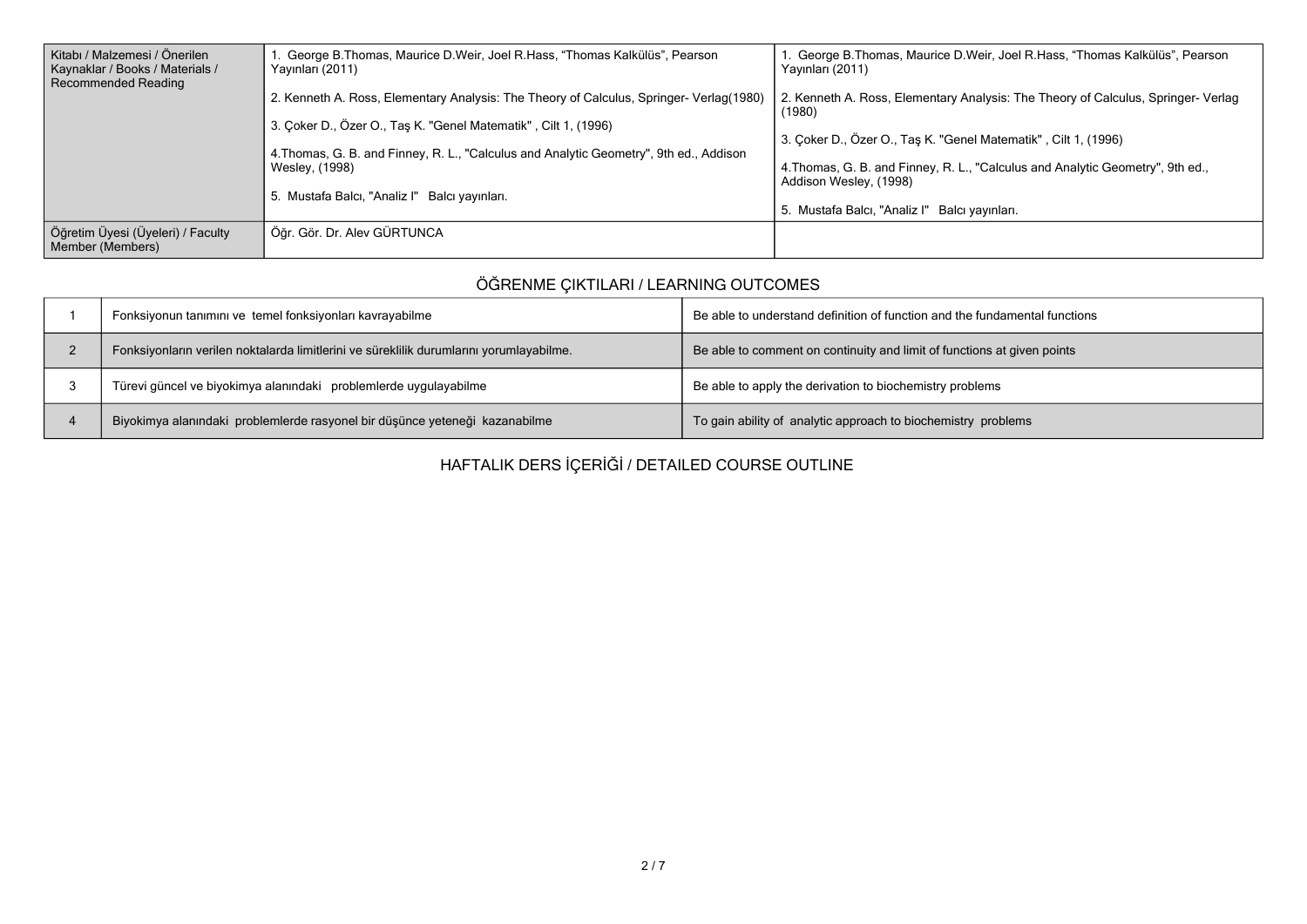| Hafta / Week   |                                   |          |     |                                                                |                           |
|----------------|-----------------------------------|----------|-----|----------------------------------------------------------------|---------------------------|
|                | Teorik Dersler / Theoretical      | Uygulama | Lab | Öğretim Yöntem ve<br>Teknikleri/Teaching Methods<br>Techniques | Ön Hazırlık / Preliminary |
| $\overline{1}$ | Sayılar                           |          |     |                                                                |                           |
|                | <b>Numbers</b>                    |          |     |                                                                |                           |
|                | Teorik Dersler / Theoretical      | Uygulama | Lab | Öğretim Yöntem ve<br>Teknikleri/Teaching Methods<br>Techniques | Ön Hazırlık / Preliminary |
| $\overline{2}$ | Fonksiyonlar                      |          |     |                                                                |                           |
|                | Functions                         |          |     |                                                                |                           |
|                | Teorik Dersler / Theoretical      | Uygulama | Lab | Öğretim Yöntem ve<br>Teknikleri/Teaching Methods<br>Techniques | Ön Hazırlık / Preliminary |
| 3              | Fonksiyon türleri ve özellikleri  |          |     |                                                                |                           |
|                | Types and properties of functions |          |     |                                                                |                           |
|                | Teorik Dersler / Theoretical      | Uygulama | Lab | Öğretim Yöntem ve<br>Teknikleri/Teaching Methods<br>Techniques | Ön Hazırlık / Preliminary |
| $\overline{4}$ | Limit ve özellikleri              |          |     |                                                                |                           |
|                | Limits and properties of limits   |          |     |                                                                |                           |
|                | Teorik Dersler / Theoretical      | Uygulama | Lab | Öğretim Yöntem ve<br>Teknikleri/Teaching Methods<br>Techniques | Ön Hazırlık / Preliminary |
| 5              | Limitte belirsizlikler            |          |     |                                                                |                           |
|                | Infinite limits                   |          |     |                                                                |                           |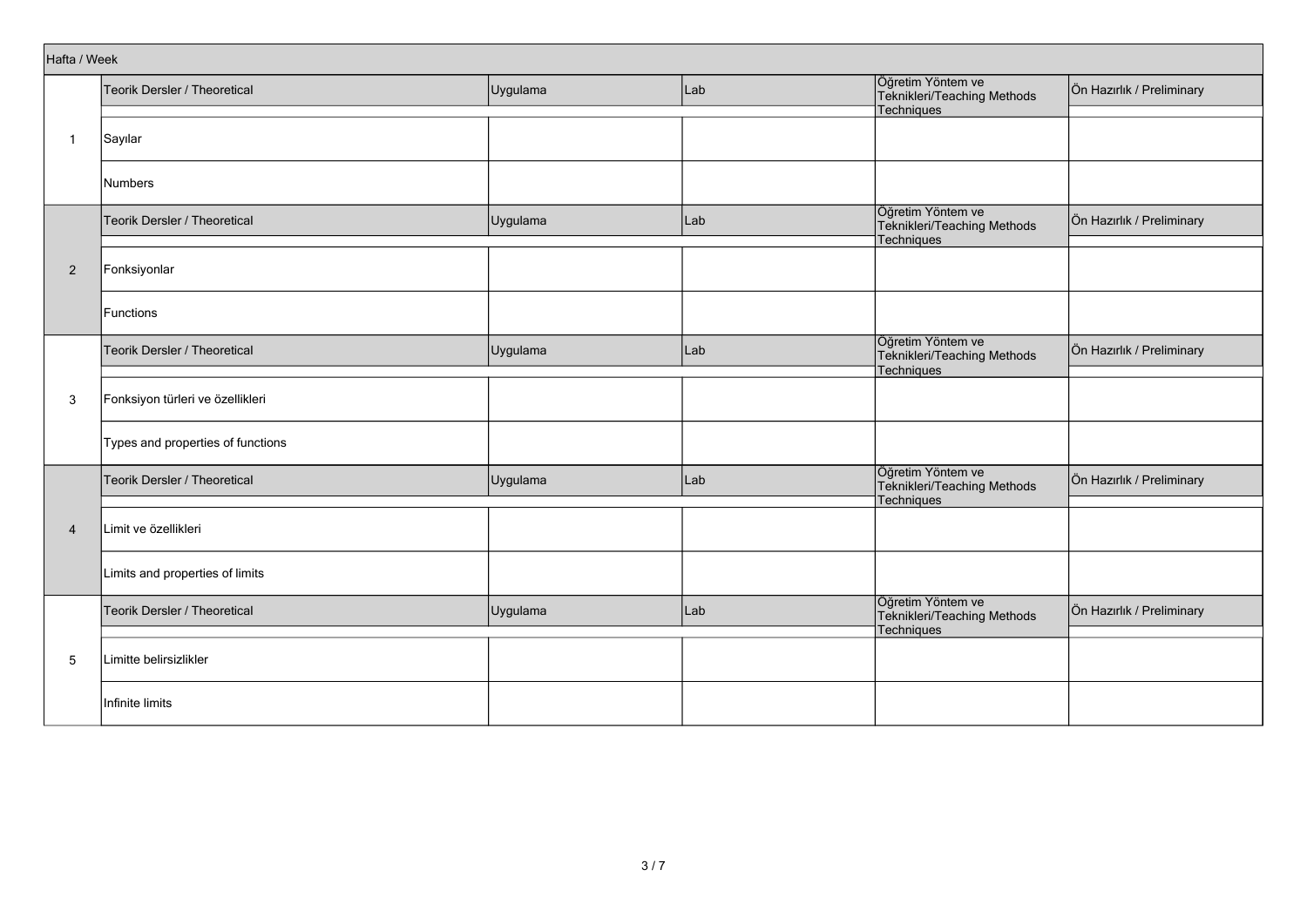|                | Teorik Dersler / Theoretical          | Uygulama | Lab | Öğretim Yöntem ve<br>Teknikleri/Teaching Methods<br>Techniques        | Ön Hazırlık / Preliminary |
|----------------|---------------------------------------|----------|-----|-----------------------------------------------------------------------|---------------------------|
| $6\phantom{1}$ | Süreklilik                            |          |     |                                                                       |                           |
|                | Continuity                            |          |     |                                                                       |                           |
|                | Teorik Dersler / Theoretical          | Uygulama | Lab | Öğretim Yöntem ve<br>Teknikleri/Teaching Methods<br>Techniques        | Ön Hazırlık / Preliminary |
| $\overline{7}$ | Sürekliliğin Uygulamaları             |          |     |                                                                       |                           |
|                | Applications of continuity            |          |     |                                                                       |                           |
|                | Teorik Dersler / Theoretical          | Uygulama | Lab | Öğretim Yöntem ve<br>Teknikleri/Teaching Methods<br>Techniques        | Ön Hazırlık / Preliminary |
| 8              | Arasınav                              |          |     |                                                                       |                           |
|                | Midterm exam                          |          |     |                                                                       |                           |
|                | Teorik Dersler / Theoretical          | Uygulama | Lab | Öğretim Yöntem ve<br>Teknikleri/Teaching Methods<br><b>Techniques</b> | Ön Hazırlık / Preliminary |
| 9              | Türev tanımı                          |          |     |                                                                       |                           |
|                | Definition of derivatives             |          |     |                                                                       |                           |
|                | Teorik Dersler / Theoretical          | Uygulama | Lab | Öğretim Yöntem ve<br>Teknikleri/Teaching Methods<br><b>Techniques</b> | Ön Hazırlık / Preliminary |
| 10             | Türev alma kuralları                  |          |     |                                                                       |                           |
|                | Differentiation rules                 |          |     |                                                                       |                           |
|                | Teorik Dersler / Theoretical          | Uygulama | Lab | Öğretim Yöntem ve<br>Teknikleri/Teaching Methods<br>Techniques        | Ön Hazırlık / Preliminary |
| 11             | Fonksiyon türlerinin türevleri (Quiz) |          |     |                                                                       |                           |
|                | Derivative of some functions(quiz)    |          |     |                                                                       |                           |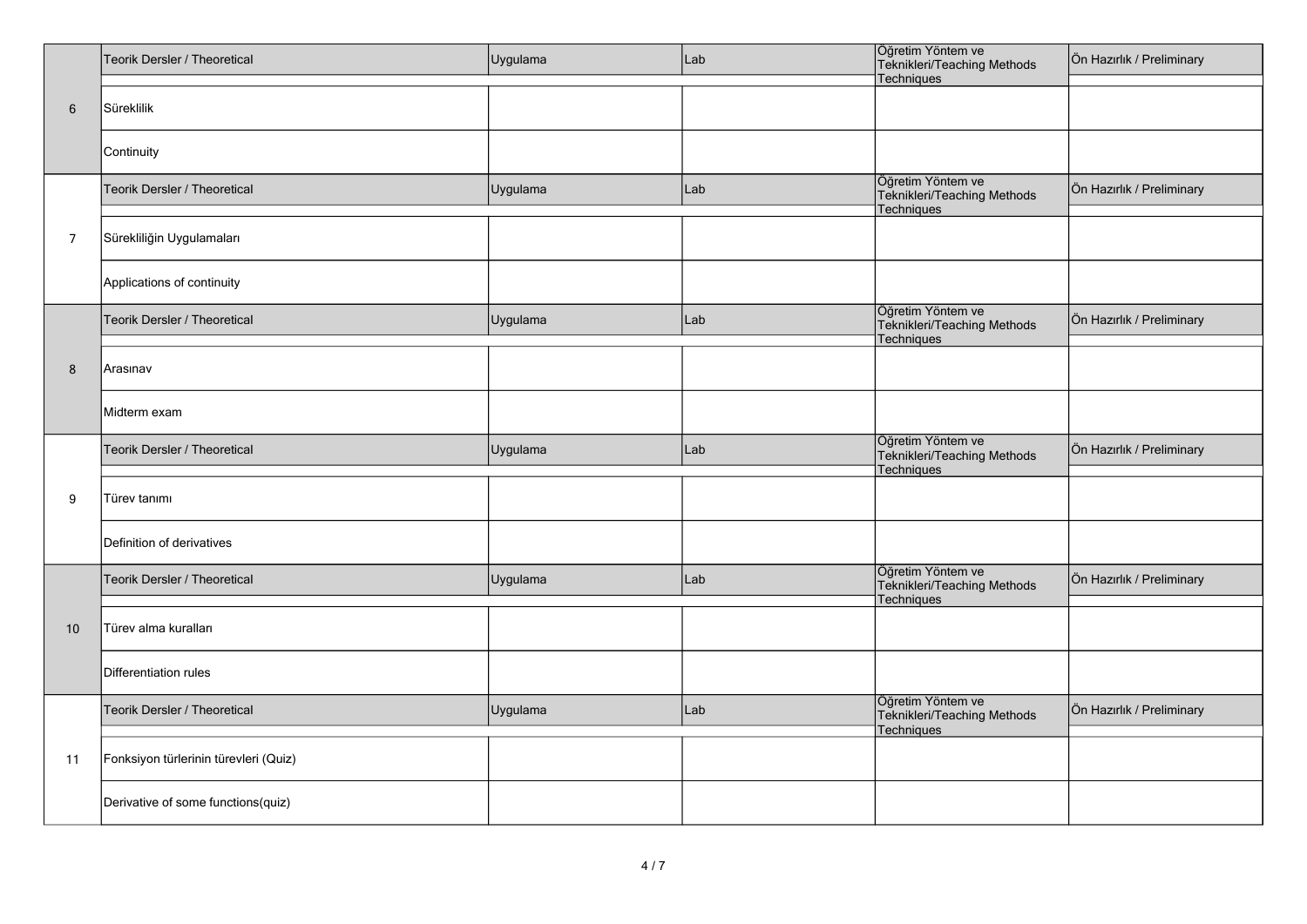|    | Teorik Dersler / Theoretical                                      | Uygulama | Lab | Öğretim Yöntem ve<br>Teknikleri/Teaching Methods               | Ön Hazırlık / Preliminary |
|----|-------------------------------------------------------------------|----------|-----|----------------------------------------------------------------|---------------------------|
| 12 | Türev teoremleri                                                  |          |     | Techniques                                                     |                           |
|    | Theorems of derivative                                            |          |     |                                                                |                           |
|    | Teorik Dersler / Theoretical                                      | Uygulama | Lab | Öğretim Yöntem ve<br>Teknikleri/Teaching Methods<br>Techniques | Ön Hazırlık / Preliminary |
| 13 | Türev teoremleri ve türevin geometrik yorumu                      |          |     |                                                                |                           |
|    | Theorems of derivative and geometric interpretation of derivative |          |     |                                                                |                           |
|    | Teorik Dersler / Theoretical                                      | Uygulama | Lab | Öğretim Yöntem ve<br>Teknikleri/Teaching Methods<br>Techniques | Ön Hazırlık / Preliminary |
| 14 | Türevin optimizasyon problemlerine uygulanması                    |          |     |                                                                |                           |
|    | Applications of derivative                                        |          |     |                                                                |                           |
|    | Teorik Dersler / Theoretical                                      | Uygulama | Lab | Öğretim Yöntem ve<br>Teknikleri/Teaching Methods<br>Techniques | Ön Hazırlık / Preliminary |
| 15 | Eğri çizimleri                                                    |          |     |                                                                |                           |
|    | Drawing of Graphs                                                 |          |     |                                                                |                           |
|    | Teorik Dersler / Theoretical                                      | Uygulama | Lab | Öğretim Yöntem ve<br>Teknikleri/Teaching Methods<br>Techniques | Ön Hazırlık / Preliminary |
| 16 | Yarıyıl sonu sınavı                                               |          |     |                                                                |                           |
|    | Final exam                                                        |          |     |                                                                |                           |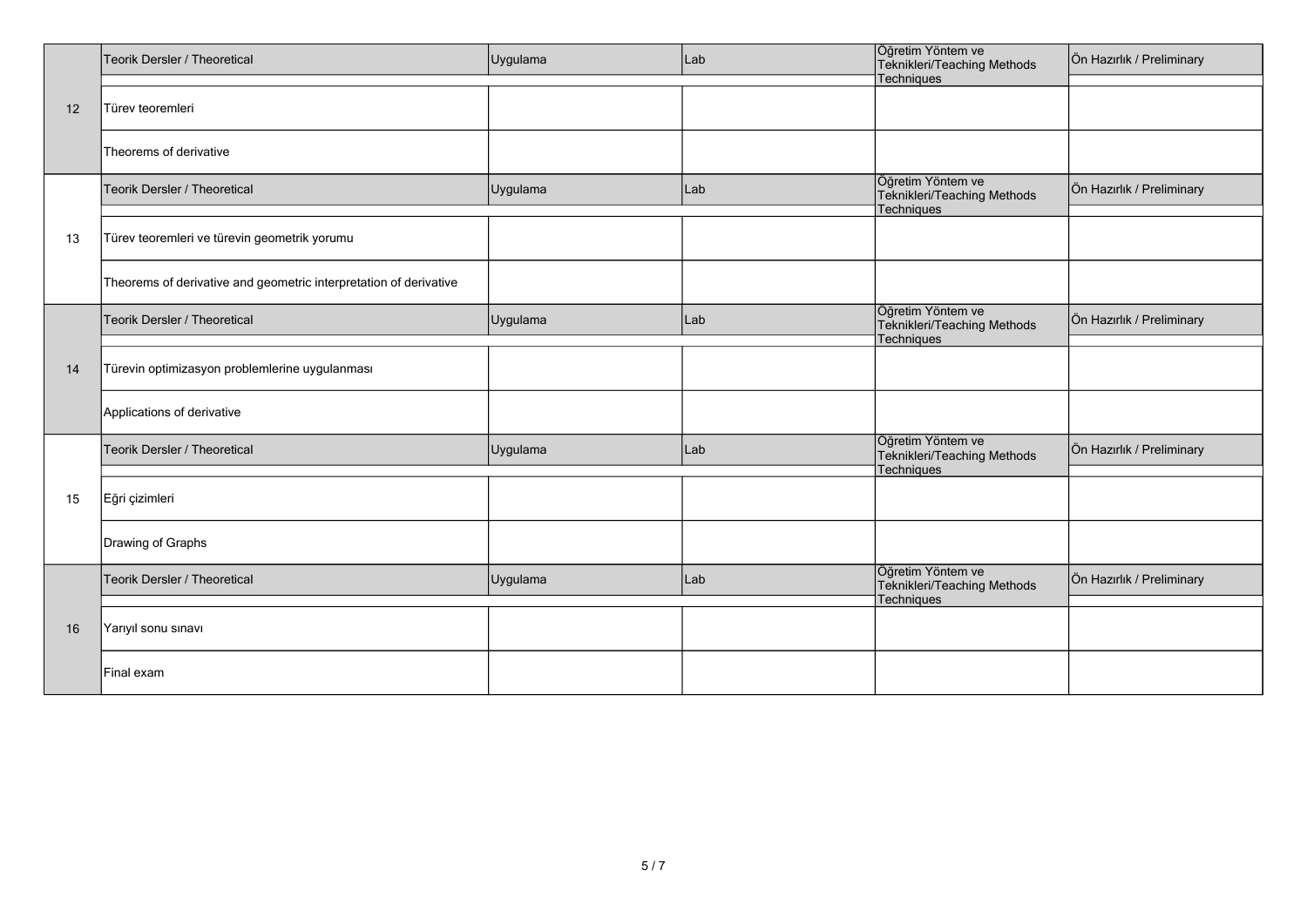### **DEĞERLENDİRME / EVALUATION**

| Yarıyıl (Yıl) İçi Etkinlikleri / Term (or Year) Learning Activities | Sayı /<br>Number | Katkı Yüzdesi /<br>Percentage of<br>Contribution (%) |
|---------------------------------------------------------------------|------------------|------------------------------------------------------|
| Ara Sinav / Midterm Examination                                     |                  | 100                                                  |
| Toplam / Total:                                                     |                  | 100                                                  |
| Başarı Notuna Katkı Yüzdesi / Contribution to Success Grade(%):     |                  | 40                                                   |

| Sayı /<br>Number | Katkı Yüzdesi /<br>Percentage of<br>Contribution (%) |
|------------------|------------------------------------------------------|
|                  | 100                                                  |
|                  | 100                                                  |
|                  | 60                                                   |
|                  |                                                      |

| Etkinliklerinin Başarı Notuna Katkı Yüzdesi(%) Toplamı / Total Percentage of Contribution (%) to Success Grade: | 100 |
|-----------------------------------------------------------------------------------------------------------------|-----|
| Değerlendirme Tipi / Evaluation Type:                                                                           |     |

# **İŞ YÜKÜ / WORKLOADS**

| Etkinlikler / Workloads                                                      | Sayı /<br>Number | Süresi<br>(Saat) /<br>Duration<br>(Hours) | ∣Toplam İş Yükü<br>(Saat) / Total<br>Work Load<br>(Hour) |
|------------------------------------------------------------------------------|------------------|-------------------------------------------|----------------------------------------------------------|
| Final Sinavi / Final Examination                                             |                  | 1.00                                      | 1.00                                                     |
| Quiz / Quiz                                                                  |                  | 1.00                                      | 1.00                                                     |
| Derse Katılım / Attending Lectures                                           |                  | 14.00                                     | 14.00                                                    |
| Ara Sınav İçin Bireysel Çalışma / Individual Study for Mid term Examination  |                  | 25.00                                     | 25.00                                                    |
| Final Sınavı içiin Bireysel Çalışma / Individual Study for Final Examination |                  | 45.00                                     | 45.00                                                    |
| Quiz için Bireysel Çalışma / Individual Study for Quiz                       |                  | 15.00                                     | 15.00                                                    |
| Ev Ödevi / Homework                                                          |                  | 12.00                                     | 12.00                                                    |
| Toplam / Total:                                                              | ⇁                | 113.00                                    | 113.00                                                   |